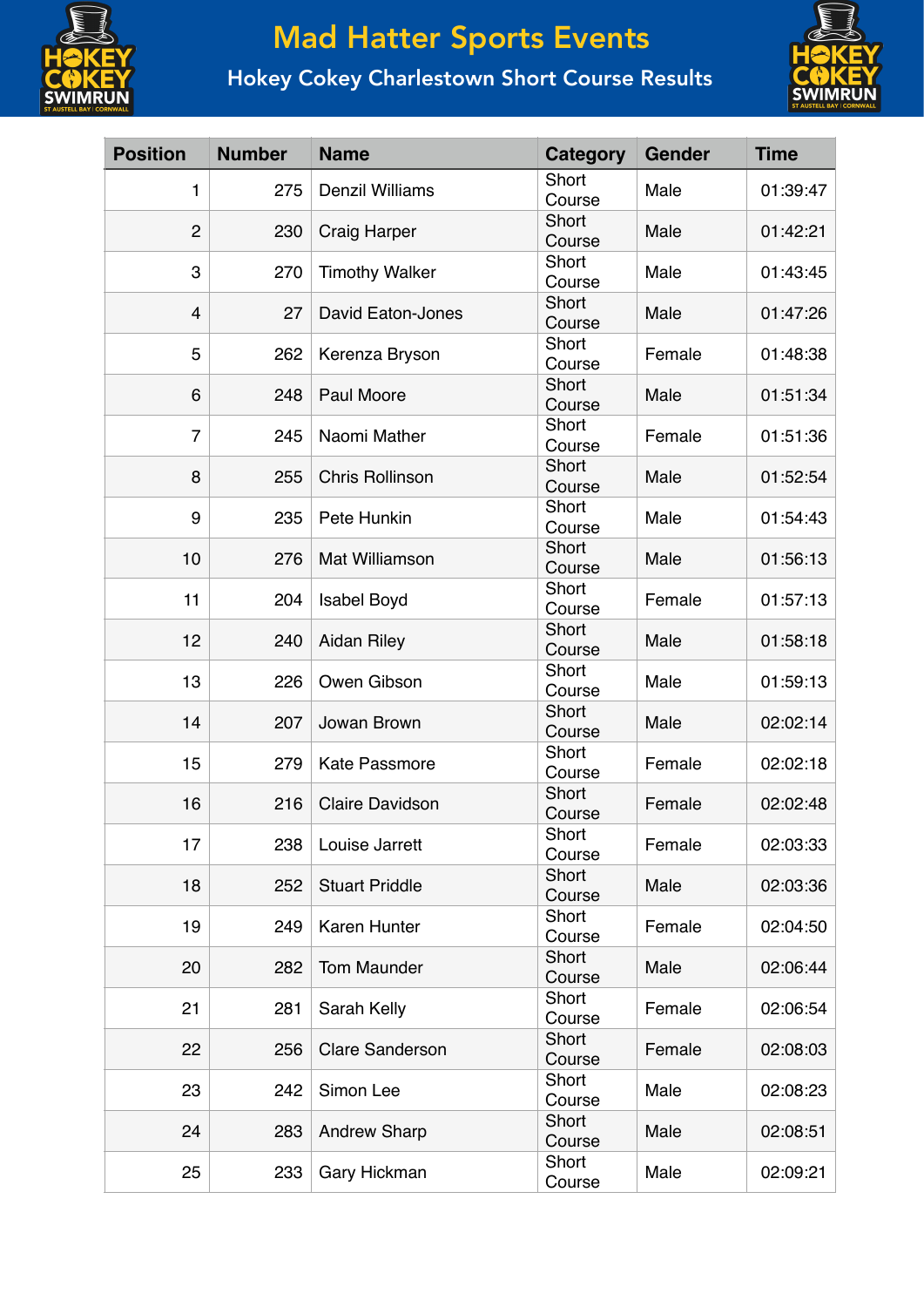| <b>Position</b> | <b>Number</b> | <b>Name</b>           | Category        | <b>Gender</b> | <b>Time</b> |
|-----------------|---------------|-----------------------|-----------------|---------------|-------------|
| 26              | 200           | <b>Frances Baker</b>  | Short<br>Course | Female        | 02:10:32    |
| 27              | 243           | Leanne Lester         | Short<br>Course | Female        | 02:13:01    |
| 28              | 227           | Ira Griffiths         | Short<br>Course | Male          | 02:15:21    |
| 29              | 3             | Marc Baker            | Short<br>Course | Male          | 02:16:04    |
| 30              | 285           | <b>Asley Spry</b>     | Short<br>Course | Male          | 02:16:52    |
| 31              | 274           | Peter Whetman         | Short<br>Course | Male          | 02:17:14    |
| 32              | 280           | Helen Kirkman         | Short<br>Course | Female        | 02:17:34    |
| 33              | 251           | <b>Emma Pickett</b>   | Short<br>Course | Female        | 02:21:07    |
| 34              | 222           | Ron Feeney            | Short<br>Course | Male          | 02:23:37    |
| 35              | 269           | <b>Richard Wadman</b> | Short<br>Course | Male          | 02:23:53    |
| 36              | 289           | <b>Roland Newman</b>  | Short<br>Course | Male          | 02:24:05    |
| 37              | 258           | Michelle Langrishe    | Short<br>Course | Female        | 02:24:11    |
| 38              | 284           | Anna Seymour          | Short<br>Course | Female        | 02:24:23    |
| 39              | 239           | <b>Chris Knight</b>   | Short<br>Course | Male          | 02:24:40    |
| 40              | 265           | Joanna Solarz         | Short<br>Course | Female        | 02:25:20    |
| 41              | 268           | <b>Helen Thomas</b>   | Short<br>Course | Female        | 02:25:23    |
| 42              | 201           | Paula Bate            | Short<br>Course | Female        | 02:29:06    |
| 43              | 221           | Amelia fairbanks      | Short<br>Course | Female        | 02:29:56    |
| 44              | 278           | <b>Curtis Young</b>   | Short<br>Course | Male          | 02:30:46    |
| 45              | 267           | <b>Greg Thew</b>      | Short<br>Course | Male          | 02:30:59    |
| 46              | 232           | Mark Heath            | Short<br>Course | Male          | 02:31:14    |
| 47              | 212           | <b>Gareth Cross</b>   | Short<br>Course | Male          | 02:31:23    |
| 48              | 56            | Duncan Webster        | Short<br>Course | Male          | 02:31:57    |
| 49              | 203           | Hannah Bladon         | Short<br>Course | Female        | 02:34:08    |
| 50              | 213           | Davina Cull           | Short<br>Course | Female        | 02:40:24    |
| 51              | 214           | <b>Rachel Carter</b>  | Short<br>Course | Female        | 02:40:24    |